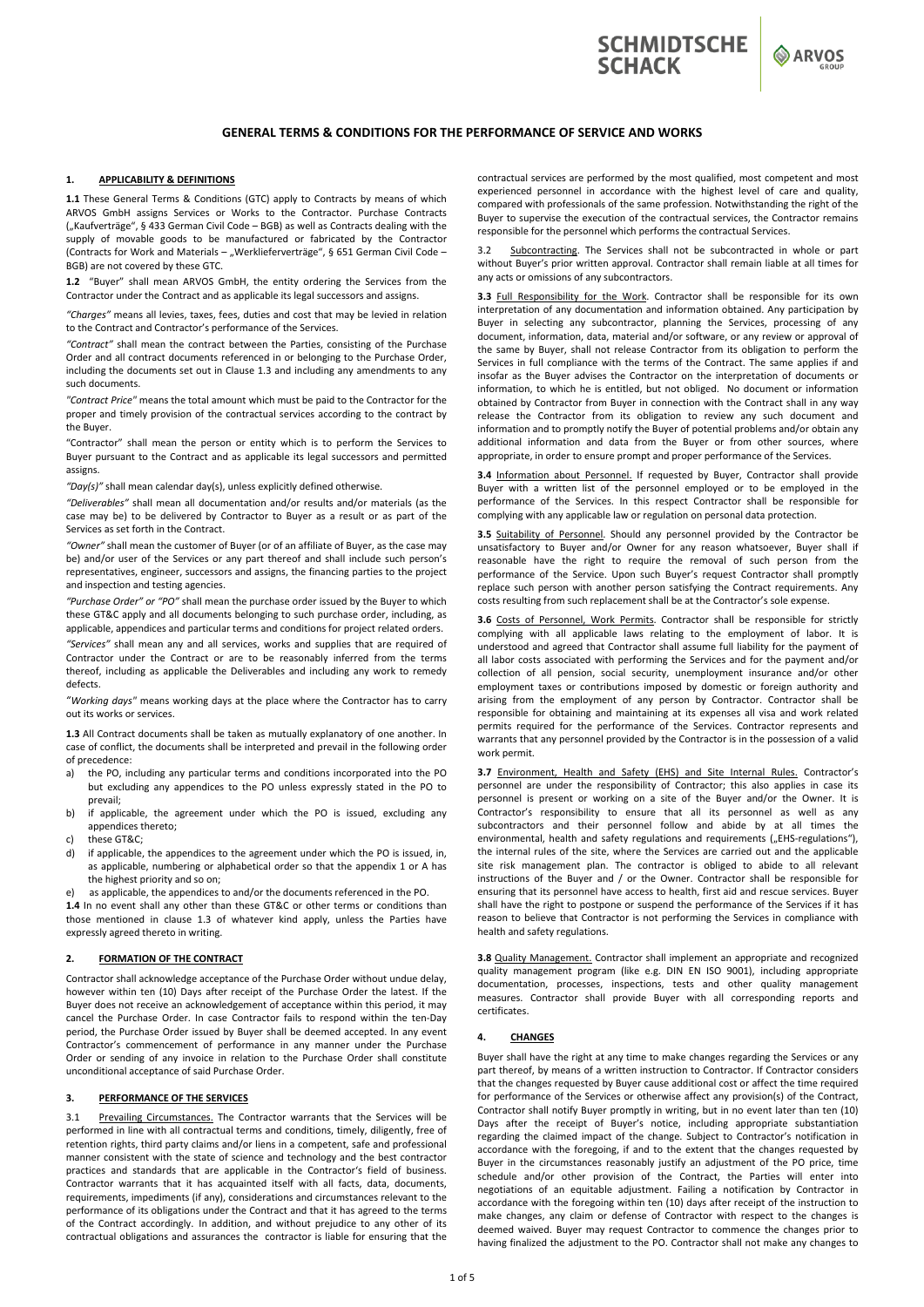

**O** ARVOS

## **GENERAL TERMS & CONDITIONS FOR THE PERFORMANCE OF SERVICE AND WORKS**

the Services without Buyer's prior written consent.

### **5. INSPECTION AND REVIEW**

Contractor's performance under the Contract and any or all portions of the Services shall at all times be subject to inspection, audit and quality review by Buyer, and/or any third party authorized by Buyer (including the review of the Contractor's quality management program). Upon reasonable notice, the Buyer and/or any third party authorized by Buyer shall be afforded free access to the relevant facilities of the Contractor and/or Subcontractors. The Contractor shall make sure in his contract(s) with Subcontractor(s) that the Buyer is entitled to such access to the relevant facilities in order to conduct such inspections and reviews. Upon completion of the Services or upon receipt of the Deliverables, the Buyer may inspect the same or any part thereof at that time or at any time thereafter. Buyer's review and/or acceptance of any or all portions of the Services shall not constitute or imply any waiver of any of Buyer's rights, claims or remedies (unless expressly stated otherwise in a written document signed by authorized representatives of Buyer), including any rights, claims or remedies in relation to defects in the Services, Seller's warranties and Seller's failure to perform in accordance with the Contract. The provisions regarding the acceptance of Services remain unaffected.

## **6. DOCUMENTATION**

**6.1** Contractor shall as applicable furnish as part of the Services any manuals, drawings, calculations, technical data, diagrams, progress reports, quality confirmation certificates, licenses, and any such other documents as required or as agreed, in particular in the case of licenses under the Contract and/or any applicable laws. If so required by Buyer, Contractor shall submit any such documents to Buyer for review and approval. The Services shall not be deemed to be completed until delivery of all required documentation in accordance with the Contract has occurred.

**6.2**  Contractor shall keep all data and documents pertaining to the Services at least for ten (10) years after delivery of the last Deliverable under the Contract or any such longer time required by applicable law. Contractor warrants that all records to trace and evidence compliance with the Contract requirements, including EHS requirements, shall within the aforesaid retention period be available to Buyer and/or Owner as the case may be.

### **7. BUYER MATERIAL AND EQUIPMENT**

**7.1** Any materials, components, tools, patterns, equipment, consumables and other items provided by Buyer to Contractor for the performance of the Services shall be under Contractor's custody, clearly marked and recorded by Contractor as belonging to Buyer and during such custody shall be at Contractor's risk. Legal ownership in and/or the right to dispose of any such Buyer items shall under no circumstances pass to Contractor. Upon Buyer's request, including in case of termination for whatever reason, Contractor shall allow Buyer, and/or any third party mandated by Buyer, to enter any premises of Contractor to repossess any such Buyer items or any part thereof; this also applies - insofar as applicable - for the segregation of Buyer items (or parts of such itemsl) from items in other proprietorship.

**7.2** Upon receipt of any such Buyer item Contractor shall inspect it accordingly and give immediate notice to Buyer of any obvious defect, damage or lack in quantity or quality; for any other defect, damage or lack in quantity or quality Contractor shall give immediate notice to Buyer upon discovery of any such defect, damage or lack in quantity or quality. Should Contractor fail to immediately notify Buyer as per the foregoing, any such item shall be deemed to be received by Contractor free from defects and damages and in the appropriate quantity.

## **8. DELAYS**

**8.1** The Services shall be performed in a timely manner and Contractor shall attain each of the milestones as described in the Contract, including delivery of the Deliverables, by the respective date specified in the Contract. Contractor shall give immediate written notice to Buyer if any performance of the Services (wholly or partly) or delivery of the Deliverables is delayed or likely to be delayed beyond its specified date. The notice shall include Contractor's proposal for acceleration of the progress to achieve the specified date(s). Measures for expediting progress shall include the use of additional manpower and material (as applicable), multiple shift and weekend work (to the extent permitted by applicable law). The costs of the acceleration measures shall be borne by Contractor, unless it is established that Buyer is exclusively responsible for the delay.

**8.2**  If the completion of all or any portion of the Services (including delivery of the Deliverables) is delayed beyond the respective date specified in the Contract, the Contractor shall pay penalties (irrespective of whether or not Buyer reserves its right thereto when taking delayed delivery or acknowledging delayed completion), without prejudice to Buyer's other rights, claims and remedies, including Buyer's right to compensation for any additional damage incurred and Buyer's right to terminate the Contract, provided, however, that such penalties paid by Contractor shall be credited against its further liabilities for damages. Unless stated otherwise, the penalties due by Contractor shall be for each Working Day of delay zero‐point‐three per cent (0,3%) up to a cap of five per cent (5%) of, as applicable, (i) the PO price in the case of a Lump Sum Price, (ii) in the case of prices based on agreed rates and reimbursable

expenses, the Maximum Price stated in the Contract or failing that the PO price. Penalties will not be due by Contractor to the extent that Contractor's delay (i) is due to an act or omission of Buyer or due to reasons Contractor is not responsible for (ii) is caused by Force Majeure notified in accordance with Clause 11 or (iii) is caused by an instruction of the Buyer to suspend (Clause 16).

### **9. PRICE AND PAYMENTS**

### **9.1 General Provisions**

**9.1.1** Buyer shall pay Contractor for the Services performed in accordance with the Contract as per the provisions on price and payments agreed in the Contract. The provisions of Clause 9.2 (Lump Sum Price) and/or Clause 9.3 (Price Based on Agreed Rates and Reimbursable Expenses), as the case may be, shall apply, unless and to the extent expressly specified otherwise in the Contract.

**9.1.2**  Except to the extent expressly stated otherwise in the Contract, the prices stated in the Contract shall be firm and fixed and are inclusive of all Charges. Contractor shall promptly pay all such Charges and if applicable immediately release Buyer from any liability and indemnify if Buyer is called upon to pay any such Charges. The prices stated in the Contract shall constitute Contractor's sole entitlement to compensation for its performance of the Contract.

**9.1.3** All Contractor's invoices shall comply with the invoicing instructions specified by Buyer in the Contract or as Buyer may reasonably provide. Buyer shall be entitled to return for correction incorrect invoices, or invoices which are not accompanied by the proper supporting documents. The payment period for such corrected invoices shall commence on the day of receipt of the corrected invoice.

**9.1.4**  Payment by Buyer in accordance with this Clause 9 shall be in full discharge of Buyer's liabilities and obligations under the Contract. Buyer shall be under no obligation to make any payment to Contractor if Contractor is in breach of contract and for so long as such breach continues.

**9.1.5** If Buyer is in default in respect of any sum due and payable, Contractor, by way of a sole and exclusive remedy - and excluding its right to demand maturity interest according to § 353 German Commercial Code (HGB) - , shall be entitled to interest at the rate provided for in § 288 German Civil Code (BGB), however limited to a maximum interest rate of 5%.

**9.1.6** Contractor shall not be entitled to set off any claim that it might have against Buyer against sums owing to Buyer unless such Contractor claim is undisputed by Buyer or has been decided in Contractor's favor finally and conclusively pursuant to Clause 21 (Dispute Resolution).

#### **9.2 Lump Sum Price**

**9.2.1** In the event that the price agreed in the Contract is a lump sum price ("Lump Sum Price"), Contractor shall complete the Services in full accordance with the Contract for no more than the Lump Sum Price, and accordingly shall not be entitled to any sum in excess of the Lump Sum Price except as provided in Clause 4 (Changes) and Clause 16 (Suspension).

**9.2.2** Contractor shall be entitled to invoice for payment for the Services only when completion of the Services or achievement of a payment milestone in accordance with the Contract has occurred, and payments due by Buyer shall then be made within forty-five (45) Days after receipt of Contractor's invoice accompanied by the relevant documentation, into the bank account nominated by Contractor.

### **9.3 Prices Based on Agreed Rates and Reimbursable Expenses**

9.3.1 In the event that the Contract provides for Contractor's compensation based on agreed rates and reimbursable expenses Buyer shall pay Contractor for the Services performed in accordance with the Contract at the rates and reimbursable expenses stated therein. When the Contract provides for reimbursement of expenses, Buyer shall reimburse Contractor for its justified and reasonable expenses at the rates specified in the Contract (or failing those, at cost), provided always that Contractor has incurred such expenses in accordance with the Contract and/or Buyer's reasonable instructions and provides appropriate substantiation of such expenses.

**9.3.2** (a) Contractor shall furnish to Buyer, in a timely fashion as specified in the Contract or if no specific timing is stated in the Contract at least fortnightly, a cost summary ("Contractor Cost Summary") including, as applicable:

i. timesheets of personnel engaged in performing any part of the Services in the preceding reporting period, including the following minimum information:

- ‐ the name and category of personnel engaged in accordance with the respective rate categories specified in the Contract;
- the tasks they were working on: and
- ‐ the number of working hours performed.

**ii.** statement of expenses, specifying the expenses to be reimbursed by Buyer under the Contract incurred by Contractor in relation to the performance of the Services in the preceding reporting period, along with any supporting documents as reasonably required to evidence said expenses.

(b) Buyer shall review the Contractor Cost Summary. Failing any feedback from Buyer within said two (2) weeks after receipt of the full information as per item (a) above, the Contractor Cost Summary shall be considered approved.

(c) If Buyer disputes any part or all of the Contractor Cost Summary, it shall do so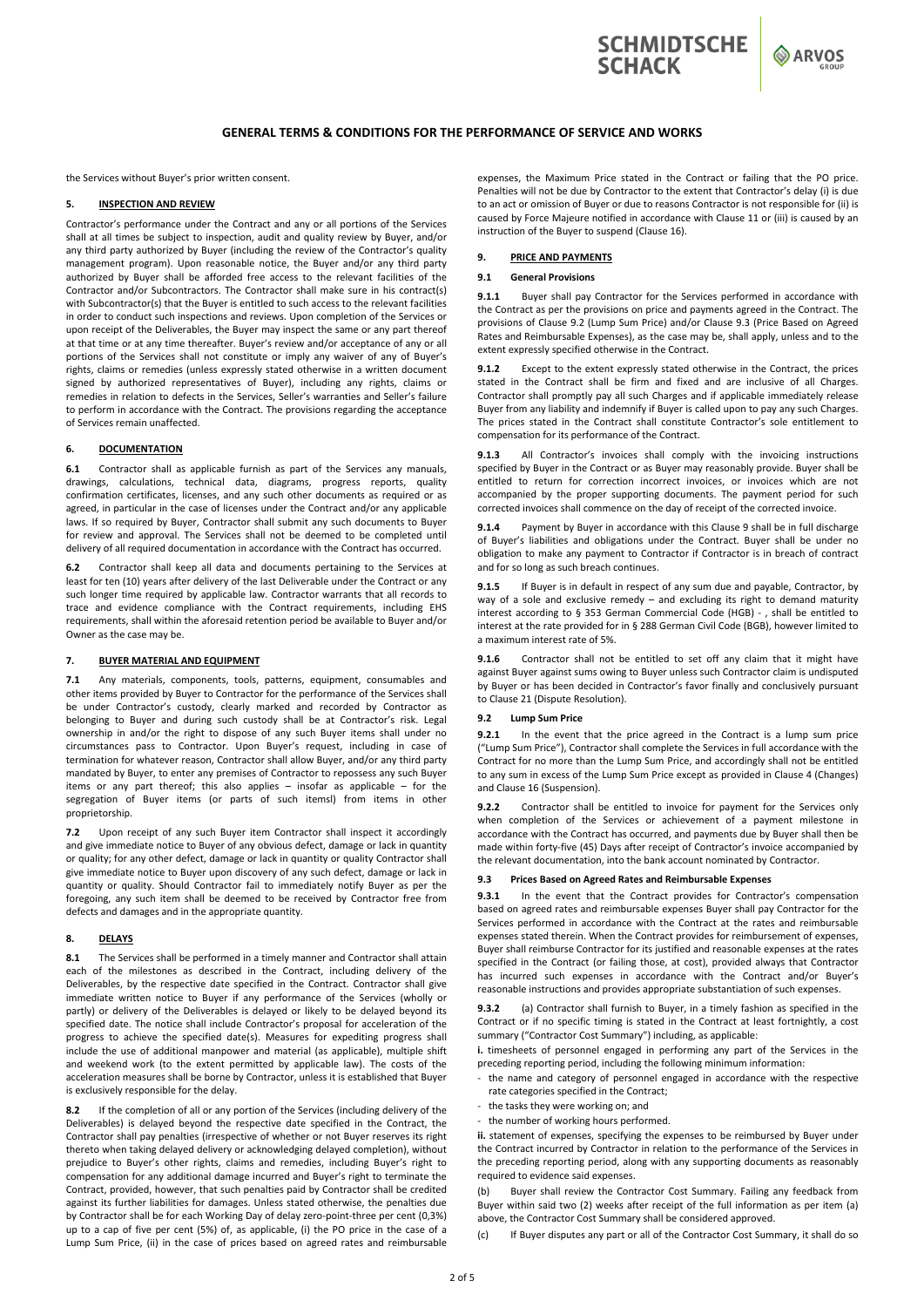

ARVOS

## **GENERAL TERMS & CONDITIONS FOR THE PERFORMANCE OF SERVICE AND WORKS**

within the two (2) weeks as per item b) above along with written reasons. Contractor shall review Buyer's comments and promptly revise the documents concerned as reasonably justified. To the extent that Contractor rejects specific comments made by Buyer; it shall provide Buyer with reasonable justification in writing. If no agreement on the Contractor Cost Summary is reached within four (4) weeks of Buyer's receipt of the full information as per item (a) above, the issue shall be elevated to Buyer and Contractor department heads for resolution.

Unless specified otherwise in the Contract, Contractor shall be entitled to invoice monthly for the Services performed in the preceding calendar month at the rates stated in the Contract. All Contractor's invoices shall comply with the invoicing instructions specified by the Buyer in the Contract and shall be accompanied by copies of the relevant Contractor Cost Summary documents approved by Buyer in accordance with the foregoing Clause 9.3.2.

**9.3.4** Contractor shall keep account of its ongoing charges and expenses and notify Buyer monthly of the cumulative amount invoiced. In the event that the Contract states a maximum total price or limit of costs ("Maximum Price"), Contractor shall complete the Services in full in accordance with the Contract for no more than the Maximum Price, and accordingly shall not be entitled to any sum in excess of the Maximum Price except as provided in Clause 4 (Changes) and Clause 16 (Suspension).

**9.3.5** Payments due by the Buyer shall be made within forty‐five (45) Days after receipt of Contractor's invoice accompanied by the relevant documentation, into the bank account nominated by Contractor.

#### **9.4 Compensation for work performances due to acceptance**

**9.4.1** To the extent work performances ("Werkleistungen") are commissioned, the compensation claim of the contractor is due and payable on acceptance by Buyer. The acceptance procedure is exclusively formally and must be recorded in writing. Partial acceptance will take place only at the express written request of the Buyer. The rights of the Contractor under § 632a German Civil Code (BGB) remain unaffected.

**9.4.2** The unconditional acceptance of the final payment excludes additional claims of the contractor. A caveat to the final payment can be declared by the Contractor within two weeks after receipt of the final payment in writing. Unless the Contractor reasonably explains possible additional claims within one month after receipt of the final payment - in particular by submitting a verifiable invoice -, the caveat is invalid.

**9.4.3** The other provisions of this clause 9 ‐ in particular paragraphs 9.1 and 9.2 ‐ shall apply mutatis mutandis, unless they are solely applicable to service contracts ("Dienstverträge"). Otherwise, the statutory provisions apply.

### **10. WARRANTY**

10.1 The Buyer shall be fully entitled to statutory defect-related claims and to statutory claims for damages unless otherwise regulated in the following.

**10.2** If the Services of the contractor are defective prior to or upon passing of risk or within the deadlines as of Clause 10.6, the Buyer can demand the elimination of the defect or delivery of conforming goods or the production of a new work as part of the statutory provisions at his discretion. All costs of the remedial measures including costs of incidental services such as dismantling, transportation, scaffolding and cleaning work, etc. ‐ are borne by the contractor.

10.3 If the Contractor fails to remedy the defects despite being given a reasonable time limit, the Buyer may withdraw from the contract or reduce the remuneration by a reasonable amount, or remedy the defect or have it remedied at the Contractor's cost and demand compensation for damages in lieu of performance. In case of withdrawal, the Contractor is obliged to bear the costs of dismantling / removal, the return freight and disposal. The client is, however, entitled, to use the services of the contractor free of charge until a suitable replacement has been arranged for. § 281 Abs. 2 and § 323 Abs. 2 of the German Civil Code (BGB) remain unaffected.

**10.4** The rights as per Clause 10.3 above can be exercised without further deadline if the Buyer has a severe and particular interest in immediate rectification or replacement - e.g. to avoid own delays - and it is not reasonable for the Buyer to request the Contractor to repair or replace the Product within a reasonable time period.

10.5 Unless statutory provisions provide longer periods, the warranty period for material deficiencies is three years and the warranty period for deficiencies in title is five years. If the Contractor replaces or rectifies in the context of its remedial duties, the above mentioned defects liability periods start afresh.

**10.6** Insofar as the contractual services are purely characterized as service contracts ("Dienstverträge"), the statutory claims because of malperformance remain unaffected. If applicable, the foregoing provisions of this Clause 10 shall apply accordingly.

**10.7** The Contractor warrants that the performance of the Services, and any material, or information provided by or on behalf of the Contractor, including the use thereof, does not infringe any patent, copyright, registered design, trademark, trade name, trade secret or other intellectual property right of a third party, and the Contractor will, at its expense, defend, indemnify and hold harmless the Buyer and the Buyer's customers from and against all claims and liability based on alleged or actual infringement thereof. The Buyer, at its option, may require the Contractor (a) to procure at the Contractor's expense for the Buyer and the Buyer's customers the right to use the Product, (b) to take such action to alter, modify or replace the Product or part thereof, such that it no longer infringes, provided however that this does not cause any adverse effect on the Product or its intended use, or (c) to refund the PO Price or the corresponding part thereof, upon the return by the Buyer of the infringing Product, plus interest in line with § 288 II BGB (German Civil Code), however with a maximum interest rate of 5%.

10.8 The remedies stated herein are without prejudice to Buyer's other rights and remedies under the Contract or at law. Insofar as the PO has been issued based on a frame agreement, the right of rescission ("Rücktritt") is limited to the respective PO. The right to terminate the frame agreement according to the provisions provided therein remains unaffected.

## **11. FORCE MAJEURE**

If performance of the Contract, in whole or in part, is prevented or delayed due to a Force Majeure event (i.e. any unforeseeable and unavoidable event beyond the Parties' reasonable control and which cannot be overcome despite reasonable efforts of the affected Party), then the time for performance shall be modified accordingly, subject to the delayed Party promptly (but at the latest within three (3) Days) after becoming aware of the occurrence of Force Majeure notifying the other Party of the event and taking all reasonable steps to reduce the resulting delay. A Party affected by a Force Majeure event shall within fifteen (15) calendar days after becoming aware of the occurrence of Force Majeure, submit to the other Party a written statement – accompanied by corresponding proofs ‐ with sufficient detail regarding its causes and consequences on the performance of the Contract including all reasonable steps to mitigate the effect of the Force Majeure. In particular the following events shall be considered being Force Majeure events: war, sabotage, strikes and lockouts , natural disasters , geological changes and impacts.

### **12. CONFIDENTIALITY AND INTELLECTUAL PROPERTY RIGHTS**

12.1 With regard to Information provided by the Buyer in connection with the Contract, the Contractor undertakes to treat all such information fully confidential, not to disclose such information to a third party without the written consent of the Buyer and to use such information exclusively to perform and fulfil the contract. Confidential information within the meaning of this Clause are all information and all know‐how including drawings, specifications and other data provided by the Buyer in connection with the contract as well as all documents or data including this information and Know‐How, or are derived from or based on this data and Know‐How (such as copies, notes, summaries, reports, analyses, compilations, studies). Beyond that, documentations, specifications, data and other information, which are designated as such, constitute a trade secret and/or are, from the perspective of a reasonable observer, usually to be treated confidential are confidential, too.

**12.2** The Buyer will also treat such information of the Contractor confidential which the Contractor has marked as confidential in writing. The right of the Buyer to disclose confidential information to its Affiliates remains unaffected, provided however, that the Buyer's Affiliates are obliged to keep such information confidential in an analogous manner.

12.3 If one of the Parties is obliged to disclosure of Confidential Information with a view to complying with the requirements of any applicable law or intends to disclose Confidential Information due to an order of the court or arbitral tribunal or to resolve insurance claims or in order to execute or defend against judicial claims, such disclosure is permitted, provided, however, that the disclosing Party immediately informs the other Party in writing, so that the other Party can exercise its rights and that the disclosing Party undertakes all reasonable measures to make sure that the Confidential Information are treated confidential.

**12.4** If so requested in writing by the other Party, upon expiry or termination of the Contract, however upon expiry of the warranty period for deficiencies for the latest, each Party shall immediately return to the other Party or destroy all Confidential Information, including all copies made thereof in writing or in electronic form.

12.5 Insofar as rights and duties over and above the foregoing Clauses 12.1 to 12.4 are agreed between the Parties by means of a separate Non-Disclosure-Agreement ("NDA"), the terms and conditions of such NDA shall prevail.

12.6 Buyer and/or Owner shall have the irrevocable, royalty free and unrestricted world-wide right to use all Contractor's systems, programs, documentation, knowhow or other intellectual property rights relating to or embodied into the proper use of the Services delivered to Buyer. Upon request Buyer and/or Owner shall have the right to sublicense the named intellectual property rights. Any such sublicense shall be agreed in a separate agreement between the Parties based on normal market conditions.

**12.7** Contractor represents and warrants that neither Contractor nor its Affiliates or subcontractors - neither on their own nor jointly with others, neither directly nor through any other person – infringes intellectual property rights of the Buyer or the Buyer's Affiliates and in particular (a) does not accept or use proprietary information of the Buyer or its Affiliates, for whatever reason, insofar as there is reason to believe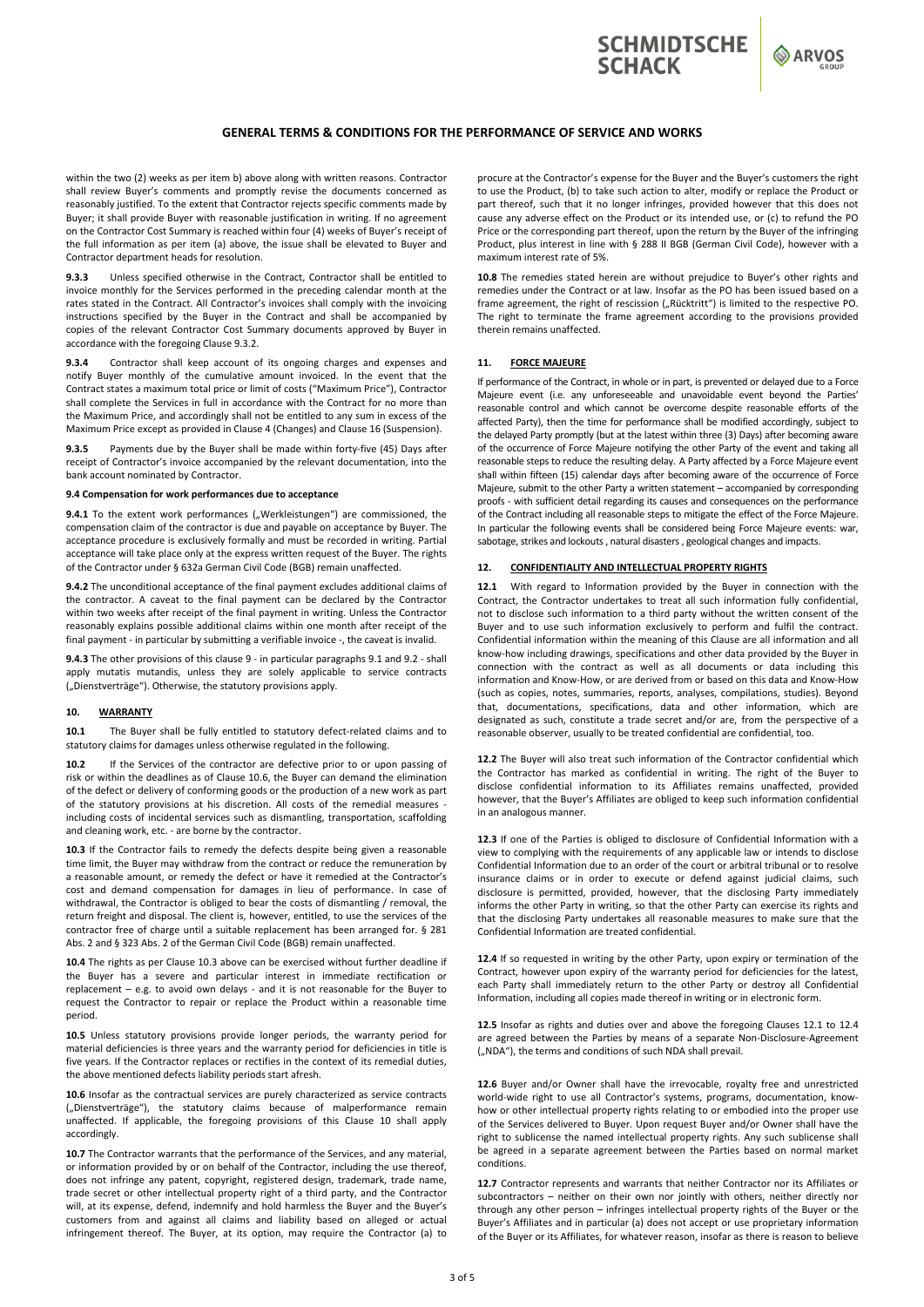# **GENERAL TERMS & CONDITIONS FOR THE PERFORMANCE OF SERVICE AND WORKS**

that such information is obtained from said party illegally, (b) does not disclose proprietary information of the Buyer or its Affiliates to any third party without the prior written consent of the Buyer and does not entice anyone else to such a disclosure, (c) does not use proprietary information of the Buyer or its Affiliates to any other purpose than to the purpose explicitly approved by the Buyer and does not entice anyone else to such a use.

### **13. COMPLIANCE**

**13.1** Contractor represents and warrants that (to the extent applicable):

a) the Services are in strict compliance with all applicable laws and regulations, including any environment, health and safety (EHS) requirements;

b) any Deliverables and/or other materials to be supplied to Buyer shall not include any arsenic, asbestos, lead or any other hazardous and/or contaminated substances, elements or waste of any kind that are restricted by law or regulation at the place of origin and/or any temporary and/or final destination of such Deliverables and/or other materials or any part thereof prohibited pursuant to the Contract, or by the state of science and technology;

c) Contractor shall not in the course of any activity arising in connection with the Contract cause any of Buyer's or Owner's employees or representatives or any third party authorized by Buyer to act on its behalf to be exposed to any such hazardous and/or contaminated substances, elements or waste as specified in item a) above;

d) as applicable, the Services shall be performed and the Deliverables shall be delivered complete with all instructions, warnings and other data necessary for safe and proper operation. In case of conflict between different EHS requirements, the most stringent standard shall apply.

13.2 Contractor hereby acknowledges on the date hereof having read and having full knowledge of the EHS Policy, the Sourcing Policy and the Code of Conduct set out by Buyer, and the last updated versions of these documents which are available on the ARVOS web site at the following address www.arvos-group.com under the Icons "EHS" and "Compliance", and undertakes to comply with those provisions, and to ensure, when applicable, that each entity of the group it belongs to and any subcontractors and sub‐suppliers comply with such provisions.

**13.3** Contractor warrants that it has not directly or indirectly paid any commission, fees or granted any rebates to any third party, employees of Buyer or Buyer's customers, or made any gifts, entertainment or any other non‐monetary favors or other arrangements.

13.4 Any breach of this Clause shall be considered to be a material breach. Contractor shall indemnify and hold harmless Buyer, its affiliates, officers, employees or agents, from and against any and all claims, liabilities, loss, damage, costs and expenses (including legal fees and expenses) which may arise as a result of or in connection with Contractor's breach of its obligations and/or warranties under this Clause, except in the event that the breach of obligations and/or warranties is not due to Contractor or Contractor's representatives.

### **14. INDEMNITIES/THIRD PARTY CLAIMS**

Contractor shall indemnify, hold harmless and defend Buyer, its affiliates, agents, employees, officers and directors, from and against any and all claims, liabilities, loss, damage, costs and expenses (including legal fees and expenses) arising out of or in connection with Contractor's act or omission (including negligence) or breach of obligations in relation to the performance or non‐performance of the Contract, and resulting in: a) bodily injury or death (including Contractor, Buyer and Owner personnel) and/or b) destruction of or damage to tangible property, except in the event that the bodily injury or death or destruction of or damage to tangible property is not due to Contractor or Contractor's representatives.

## **15. INSURANCE**

Contractor shall not later that at the date of formation of the Contract until thirty (30) Days after the expiry of the latest warranty period, as such may be extended from time to time pursuant to Clause 10 (Warranty), at its cost procure and maintain, and cause its subcontractors and sub‐suppliers to procure and maintain, with respect to the subject matter of the Contract appropriate insurance coverage, with a reputable insurer acceptable to Buyer, for the duration of the Contract. Contractor shall oblige its subcontractors to procure a corresponding insurance coverage. Such insurance coverage shall include as a minimum Workmen's Compensation and Employers Liability Insurance per statutory requirements, Comprehensive General Liability Insurance and Professional Indemnity Insurance. Comprehensive General Liability and Professional Indemnity Insurance shall be for at least EUR 1,000,000 (one million euros) per occurrence.

### **16. SUSPENSION**

**16.1** The Buyer shall be entitled at any time to instruct the Contractor to suspend the performance of the Purchase Order in whole or in part by serving notice in writing on the Contractor to such effect. Whenever the Buyer requests such suspension, the Contractor shall immediately notify the Buyer of the associated costs as per Clause 16.2 below, in order for the Buyer to determine whether it indeed wishes to suspend or not. Upon receipt of the Buyer's suspension notice, the Contractor shall cease all performance hereunder unless and to the extent otherwise provided in the notice of

suspension and shall take all reasonable steps to minimize costs associated with suspension.

**SCHMIDTSCHE** 

**SCHACK** 

ARVOS

**16.2** In case of a suspension, except where the Buyer has suspended for Contractor's breach and/or Force Majeure, the Buyer shall make payment to the Contractor of all reasonable additional direct costs incurred by the Contractor due to the suspension, subject to the Contractor demonstrating those costs. With the exclusion of loss of profit additional direct costs shall mean costs which are appropriate, could not be avoided or minimized and incurred as a direct result of suspension.

16.3 Should the suspension be for a period exceeding 180 Days, the Parties shall seriously strive to amicably agree on the impact of the suspension and the continuation or termination of the Contract within 30 Days after the expiration of the 180 Days Term. If such agreement cannot be reached, the Contract is deemed to be terminated for reasons not attributable to the Contractor. In this case, with the exclusion of further claims, the claims of the Contractor are limited to the compensation of its direct costs according to Clause 16.2.

**16.4** Except as expressly provided in Clause 11 (Force Majeure) and this Clause 16, any suspension of the Work by Contractor shall be deemed a wilful breach of contract, unless the suspension is not attributable to the Contractor.

### **17. TERMINATION**

### 17.1 Termination of work contracts ("Werkverträge")

17.1.1 Termination pursuant to §§ 649 and 643 German Civil Code (BGB) Until the completion of the work the Buyer shall be entitled to terminate the contract at any time. Notice of termination shall be given in writing, stating the relevant reason for termination. Claims of the Contractor shall be governed by § 649 sentences 2 and 3 of the German Civil Code (BGB) with the proviso that 5% of the remuneration for such Services which had not yet been performed at the date of termination is payable to the Contractor. Other payments or compensations to the Contractor as a result of the termination are excluded. The right of the Contractor to terminate pursuant to § 643 BGB remains unaffected.

### 17.1.2. Termination for cause

The right of termination for cause remains unaffected. The Buyer is entitled to terminate for cause if the Contractor fails to meet its contractual obligations negligently, in particular – without limitation – if the Contractor:

‐ violates its compliance obligations resulting from Clause 13;

‐ violates its confidentiality obligations resulting from Clauses 12.1 to 12.5;

‐ is in breach of its license‐ and intellectual property obligations resulting from Clauses 12.6, 12.7 or 10.7;

‐ is in breach of Clause 19.2 (assignments);

‐ fails to provide punctual execution of the due performance and deliveries;

provided, however, that to the extent a breach is curable, the Contractor has failed to meet such contractual duties despite a prior written request and the setting of a reasonable time limit. If the Contract is terminated for cause, the Buyer shall pay the Contractor for the services the Contractor has rendered in conformity with the Contract up until receipt of notice of termination on the basis of the agreed PO Price relating to the partial performances, insofar as the Buyer is able to use the services. If the Buyer rejects Services wholly or partly because they are not reasonably suitable for him, it can reclaim payments already effected for such Services plus interest equal to the then applicable interest rate in line with § 288 II BGB (German Civil Code), however with a maximum interest rate of 5%. Further rights and damage claims on the part of the Buyer shall remain unaffected.

#### **17.2 Termination of service contracts (Dienstverträge)**

#### 17.2.1 Termination for convenience

Subject to the provisions of this clause 17.2.1 the Buyer is entitled at any time to terminate the contract in whole or in part in writing. The Buyer can either complete the Services or parts thereof on its own or have it completed by a third Party. The Contractor shall be entitled to a) a pro rata compensation for each part of the Services accomplished in line with the contractual requirements until the date of termination in accordance with Section 9 (price and payment) – and after such date if requested in writing by Buyer to perform certain Services after termination – and (b) a reasonable amount to cover its direct and unavoidable costs that have been incurred prior to the termination or for the payment of costs of which the Contractor has already committed itself in a binding way on that date, provided that such amounts are duly established in writing. The amounts to be paid to the Contractor shall under no circumstances exceed in the aggregate the Lump Sum Price or the maximum price – as the case may be. The Contractor shall take all reasonable steps to keep the termination costs as low as possible and shall promptly submit the termination costs along with supporting evidence to the Buyer for review and approval. If the cancellation costs submitted by the Contractor are disputed, the Buyer is entitled to examine the books of the contractor or have it examined by an auditing company determined by Buyer. Other payments or compensations to the Contractor as a result of termination are excluded.